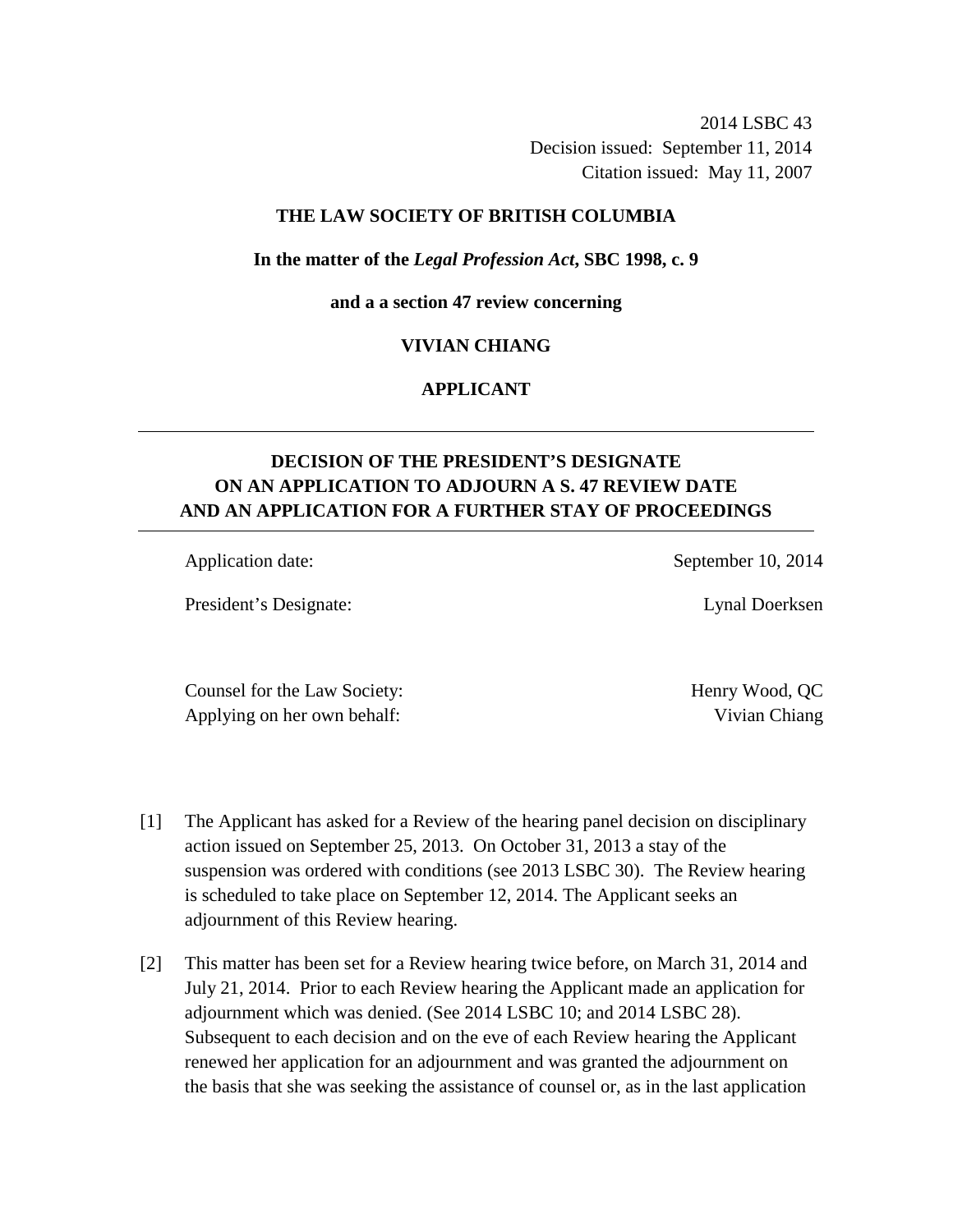for an adjournment that she had recently retained counsel who needed more time to prepare for the hearing. Indeed, counsel represented the Applicant on the last application for an adjournment on July 17, 2014. However, given the two prior adjournments, the Review hearing date of September 12, 2014 was made peremptory on the Applicant. In other words, the matter would proceed with or without the Applicant having counsel.

- [3] Unfortunately the Applicant and her counsel have parted ways, and the Applicant is without counsel to represent her at the Review hearing. The Applicant has set out the reasons for her application in a letter to the Law Society dated September 8, 2014. Essentially the letter blames her counsel for the problems she now faces. The Applicant does not provide an affidavit, and there is nothing from her counsel to confirm the details in her letter. The Law Society has provided a letter dated August 29, 2014 from the Applicant's counsel indicating that he was ceasing to act for the Applicant. The letter was "cc'd" to the Applicant.
- [4] There are various factors that must be taken into consideration when determining whether to grant an adjournment request. The Applicant has referred to two decisions:
	- (a) *Law Society of Upper Canada v. Igbinosun*, 2009 ONCA 484; and
	- (b) *Law Society of Upper Canada v. Abrahams,* 2014 ONLSTH 64.
- [5] Unfortunately, in light of the facts of this case the above cases do not assist the Applicant. In *Abrahams* the tribunal held at paragraphs 22-25:
	- [22] I recognize that, in a case like this, the proceeding may have a significant impact on the licensee and this is an important factor. Given the nature of the allegations, he may lose his licence to practise law.
	- [23] At the same time, there are other important values that must be considered. The public protection mandate of the Tribunal requires that the administration of justice move forward in a timely and expeditious manner. This is true even though the licensee is not practising law; the public, the profession and complainants expect that matters before the Law Society Tribunal will be dealt with in a timely way.
	- [24] Minimizing adjournments is also important to effective administration of the Tribunal. All adjudicators at the Law Society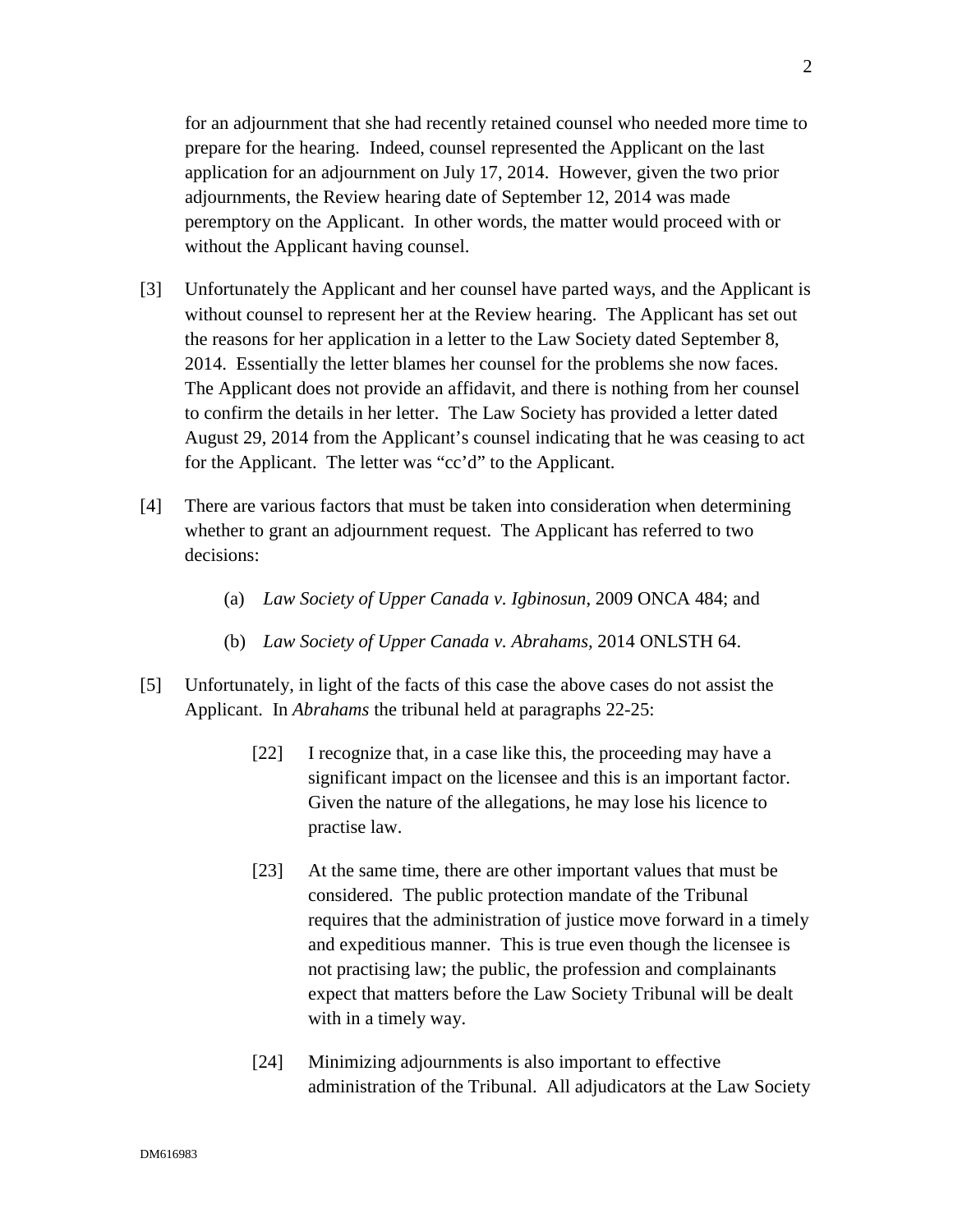Tribunal, other than the Chair, are part-time. When a hearing is scheduled, they set aside time and prepare for the hearing when materials are filed in advance. When a hearing is adjourned at the last minute, their time often cannot be used for other matters and a new panel must be found for another date.

- [25] Similarly, counsel for the Law Society, witnesses and the public may have prepared for a hearing and set aside time to be there. Adjournments, particularly at the last minute, often lead to cost and inconvenience and impede the effective administration of justice at the Tribunal.
- [6] In the case of *Igbinosun* at paragraph 37 the following is said:

*Factors which may support the denial of an adjournment may include a*  lack of compliance with prior court orders, previous adjournments that *have been granted to the applicant, previous peremptory hearing dates, the desirability of having the matter decided and a finding that the applicant is seeking to manipulate the system by orchestrating delay.* Factors which may favour the granting of an adjournment include the fact that the consequences of the hearing are serious, that the applicant would be prejudiced if the request were not granted, and a finding that the applicant was honestly seeking to exercise his right to counsel and had been represented in the proceedings up until the time of the adjournment request. In weighing these factors, the timeliness of the request, the applicant's reasons for being unable to proceed on the scheduled date and the length of the requested adjournment should also be considered.

[emphasis added]

- [7] The fact that the Applicant is without representation is unfortunate but in and of itself cannot be determinative of the issue in these circumstances. The issue of the Applicant's retainer with her chosen counsel is between her and her counsel. The onus is and always has been on the Applicant to be diligent in making positive efforts to limit the likelihood of delay.
- [8] The Applicant has had plenty of time to prepare for this matter, with or without counsel. I note that the Applicant has represented herself throughout the history of this matter and a request to seek counsel came at the last minute when her first application for an adjournment of the March 31, 2014 Review hearing was denied. Further, the Applicant has not complied with any of the requirements for service of documents or written submissions even after being given generous extensions of